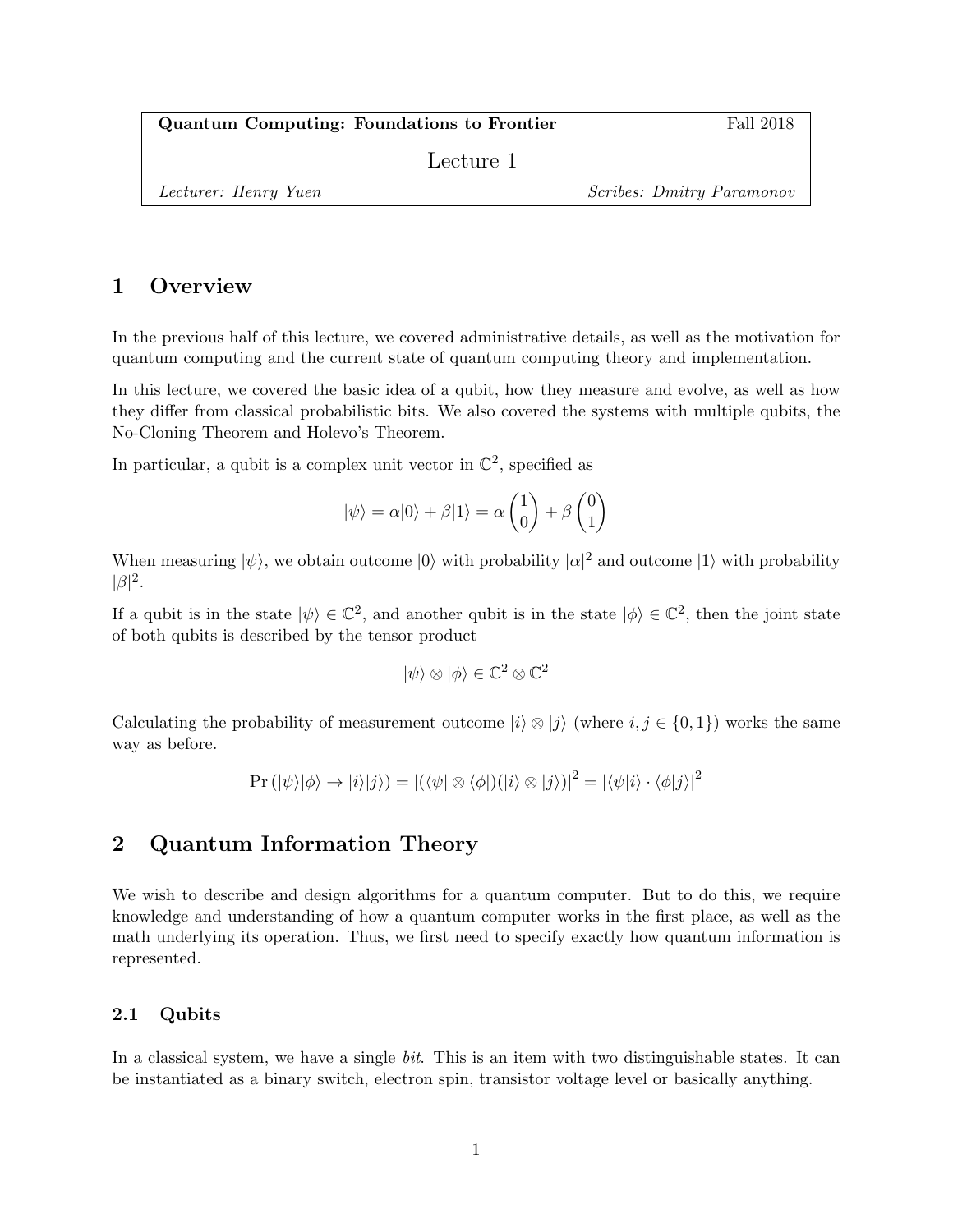The simplest quantum system is a *qubit*, or a quantum bit. Mathematically, this is a complex unit vector in  $\mathbb{C}^2$ . We represent it as a vector  $|\psi\rangle$  (which we call "ket psi"):

$$
|\psi\rangle = \begin{pmatrix} \alpha \\ \beta \end{pmatrix}
$$
 such that  $|\alpha|^2 + |\beta|^2 = 1$ 

A qubit can represent classical 0 and 1 states as well.

$$
|0\rangle = \begin{pmatrix} 1 \\ 0 \end{pmatrix}
$$

$$
|1\rangle = \begin{pmatrix} 0 \\ 1 \end{pmatrix}
$$

These states are orthogonal. Thus, every qubit is a *superposition* of the classical states.

$$
|\psi\rangle = \alpha|0\rangle + \beta|1\rangle
$$

 $\alpha$  and  $\beta$  are *amplitudes*. They are reminiscent of probabilities, albeit they can be negative or even complex.

The notation  $|\psi\rangle$  is called *Dirac notation*, and is used to represent quantum states. Mathematically, it's a column vector. The dual of it is the row vector  $\langle \psi |$  (which we call "bra psi"), which is the Hermitian conjugate of  $|\psi\rangle$ :

$$
\langle \psi | = (\alpha^*, \beta^*) = \alpha^* \langle 0 | + \beta^* \langle 1 | = \alpha^* (1, 0) + \beta^* (0, 1) .
$$

Here, if  $\alpha = a + ib$  for real numbers a, b, then  $\alpha^*$  denotes the complex conjugate  $a - ib$ . Note:  $\overline{\alpha}$  is traditionally used to denote complex conjugation, but we will use the star notation in this course.

We can thus represent the inner product between two states  $|\psi\rangle, |\phi\rangle$  very cleanly, using the bra-ket form,  $\langle \psi | \phi \rangle$ . Let  $|\psi \rangle = \alpha |0\rangle + \beta |1\rangle$  and  $|\phi \rangle = \gamma |0\rangle + \delta |1\rangle$ . Then

$$
\langle \psi | \phi \rangle = \langle \psi | | \phi \rangle
$$
  
=  $(\alpha^* \langle 0 | + \beta^* \langle 1 |) (\gamma | 0 \rangle + \delta | 1 \rangle)$   
=  $\alpha^* \gamma \langle 0 | | 0 \rangle + \beta^* \gamma \langle 1 | | 0 \rangle + \alpha^* \delta \langle 0 | | 1 \rangle + \beta^* \delta \langle 1 | | 1 \rangle$   
=  $\alpha^* \gamma \cdot 1 + \beta^* \gamma \cdot 0 + \alpha^* \delta \cdot 0 + \beta^* \delta \cdot 1$   
=  $\alpha^* \gamma + \beta^* \delta$ 

Dirac notation lets us clearly distinguish column vectors, row vectors and scalars at a glance, just by seeing which types of brackets surround it.

Reminder. Since we're working with complex numbers, we have that

$$
\langle \phi | \psi \rangle = \langle \psi | \phi \rangle^*.
$$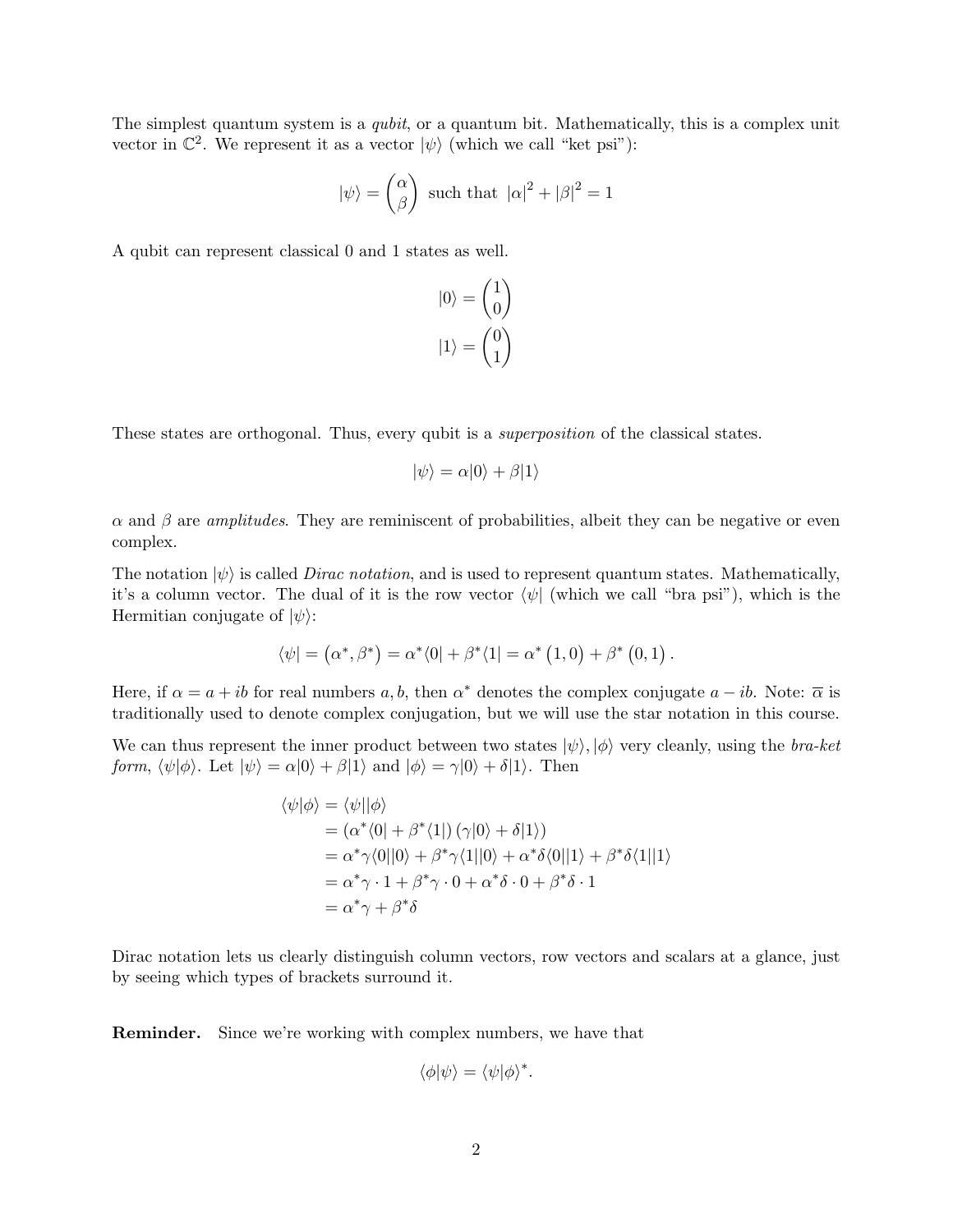#### 2.1.1 Measuring a Qubit

**QM Postulate**  $\#1$ **:** The information in quantum states is not directly accessible; they have to be measured.

If you measure a qubit, you obtain a classical outcome  $j \in \{0,1\}$  probabilistically. In the case of  $|\psi\rangle = \alpha|0\rangle + \beta|1\rangle$ , you get outcome 0 with probability  $|\alpha|^2$  and you get outcome 1 with probability  $|\beta|^2.$ 

This is known as the Born Rule, first formulated by physicist Max Born [1].

Let's say you start with a qubit  $|\psi\rangle$ , and you measure it, getting outcome j. If you then measure the qubit again, you will obtain j with probability 1. In other words, the qubit has collapsed to the classical state  $|j\rangle$ . After the measurement,  $|\psi\rangle$  becomes one of  $|0\rangle$  or  $|1\rangle$ . The act of measurement itself changes the state it is in. The superposition is destroyed.

## 2.1.2 Evolution of a Qubit

QM Postulate #2: In isolation (meaning that no measurements are being performed on the state), quantum states evolve via *unitary operations*. These are square matrices  $U$  that take unit vectors to unit vectors.

That means that if  $U = \begin{pmatrix} a & b \\ c & d \end{pmatrix}$  were unitary and  $|\psi\rangle$  were a unit vector, then we would get  $U|\psi\rangle$ to be a unit vector.

Note that a unitary matrix also has several other necessary and sufficient conditions, such as that the inverse of a unitary matrix is its conjugate transpose, and that a unitary matrix preserves inner products:

- 1. For all  $|\psi\rangle$  such that  $||\psi\rangle||^2 = 1$ , we have  $||U|\psi\rangle||^2 = 1$ .
- 2.  $U^{-1} = U^{\dagger} = \begin{pmatrix} a^* & c^* \\ a^* & a^* \end{pmatrix}$  $b^*$  d<sup>\*</sup> .
- 3. For all  $|\psi\rangle, |\phi\rangle$ , we have  $\langle \psi'|\phi'\rangle = \langle \psi|\phi\rangle$  where  $|\psi'\rangle = U|\psi\rangle$  and  $|\phi'\rangle = U|\phi\rangle$ .

**A** notational tip. If  $|\phi\rangle = U|\psi\rangle$ , then  $\langle \phi | = \langle \psi | U^{\dagger}$ . You need to take the Hermitian conjugate of  $U$ .

## 2.1.3 Quantum Weirdness

Now, how is a quantum bit different from a probabilistic bit? To see the difference, consider the following two experiments.

**Experiment A:** Let 
$$
|\phi\rangle = |0\rangle
$$
 and let  $U = \frac{1}{\sqrt{2}} \begin{pmatrix} 1 & -1 \\ 1 & 1 \end{pmatrix}$ .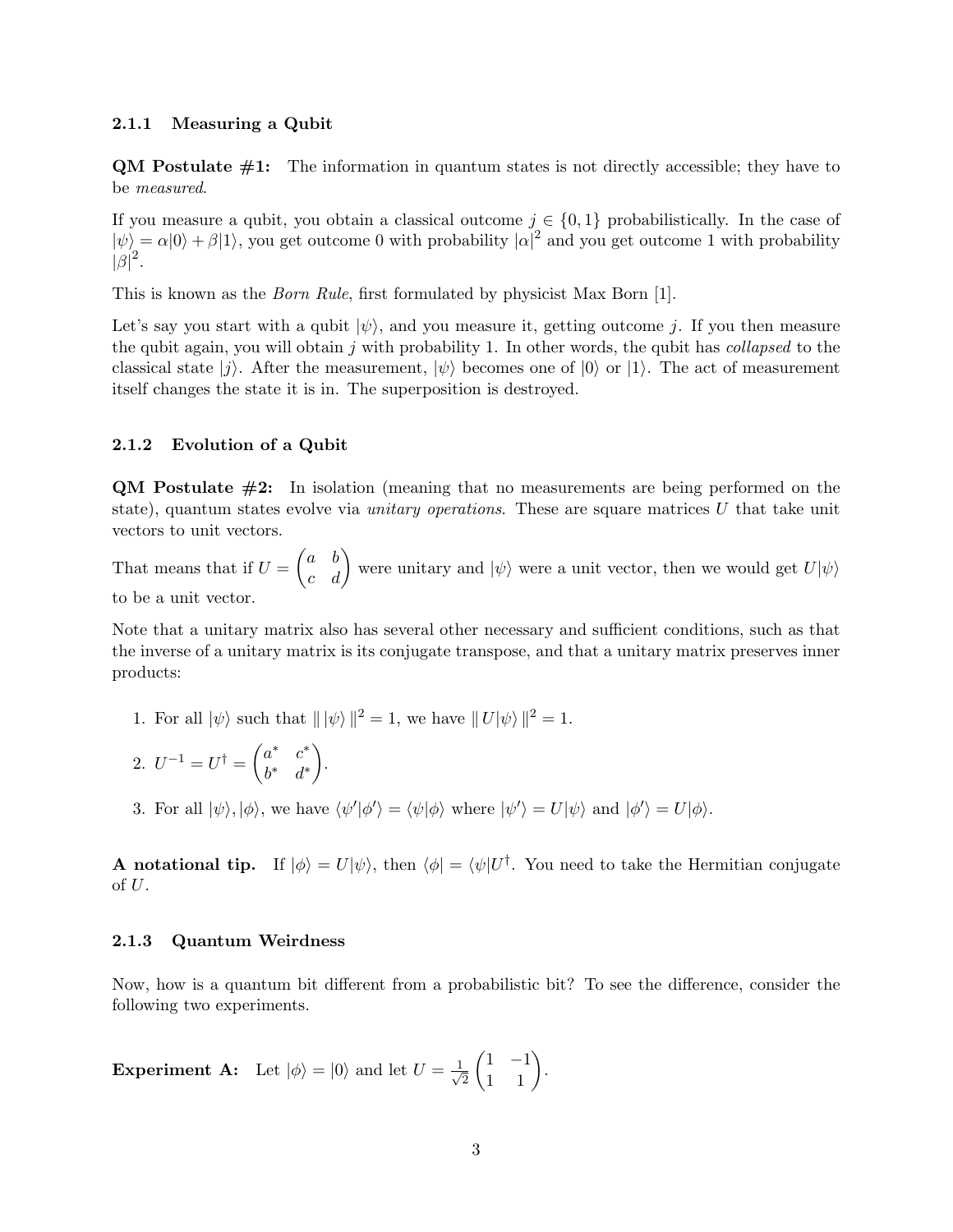- 1. Apply  $U$  to the qubit.
- 2. Measure the qubit.
- 3. Apply  $U$  to the qubit again.
- 4. Measure the qubit.

What is the distribution of the final measurement outcome?

After the first application, we get  $U|\phi\rangle = \frac{1}{\sqrt{2}}$  $\frac{1}{2}|0\rangle + \frac{1}{\sqrt{2}}$  $\frac{1}{2}|1\rangle$ . Thus, the first measurement has an even chance of resulting in either  $|0\rangle$  or  $|1\rangle$ . Thus, we have two possible events. Call them  $(a)$ (corresponding to outcome  $|0\rangle$ ) and (b) (corresponding to outcome  $|1\rangle$ ).

In (a), we measured  $|0\rangle$ , so that is the qubit's state. After applying U again, it again becomes  $\frac{1}{\sqrt{2}}$  $\frac{1}{2}|0\rangle + \frac{1}{\sqrt{2}}$  $\frac{1}{2}$  |1). Thus, we again have an equal chance of measuring  $|0\rangle$  and  $|1\rangle$  in the last step of Experiment A.

In (b), its state became |1). After applying U, its state becomes  $U|1\rangle = -\frac{1}{4}$  $\frac{1}{2}|0\rangle + \frac{1}{\sqrt{2}}$  $\frac{1}{2}|1\rangle$ . Thus, there is an equal chance again of measuring  $|0\rangle$  and  $|1\rangle$ .

Thus, after performing this experiment, we have an equal chance of measuring  $|0\rangle$  and  $|1\rangle$  during the second measurement. All this experiment does is randomize the bit.

Experiment B: Now, suppose that we did not measure the intermediate state.

- 1. Apply  $U$  to the qubit.
- 2. Apply  $U$  to the qubit again.
- 3. Measure the qubit.

What is the distribution of the final measurement outcome? Let us calculate the state that it will be in.

1. (After step 1):

$$
U|\phi\rangle = \frac{1}{\sqrt{2}} \begin{pmatrix} 1 \\ 1 \end{pmatrix}
$$
  
= 
$$
\frac{1}{\sqrt{2}}|0\rangle + \frac{1}{\sqrt{2}}|1\rangle
$$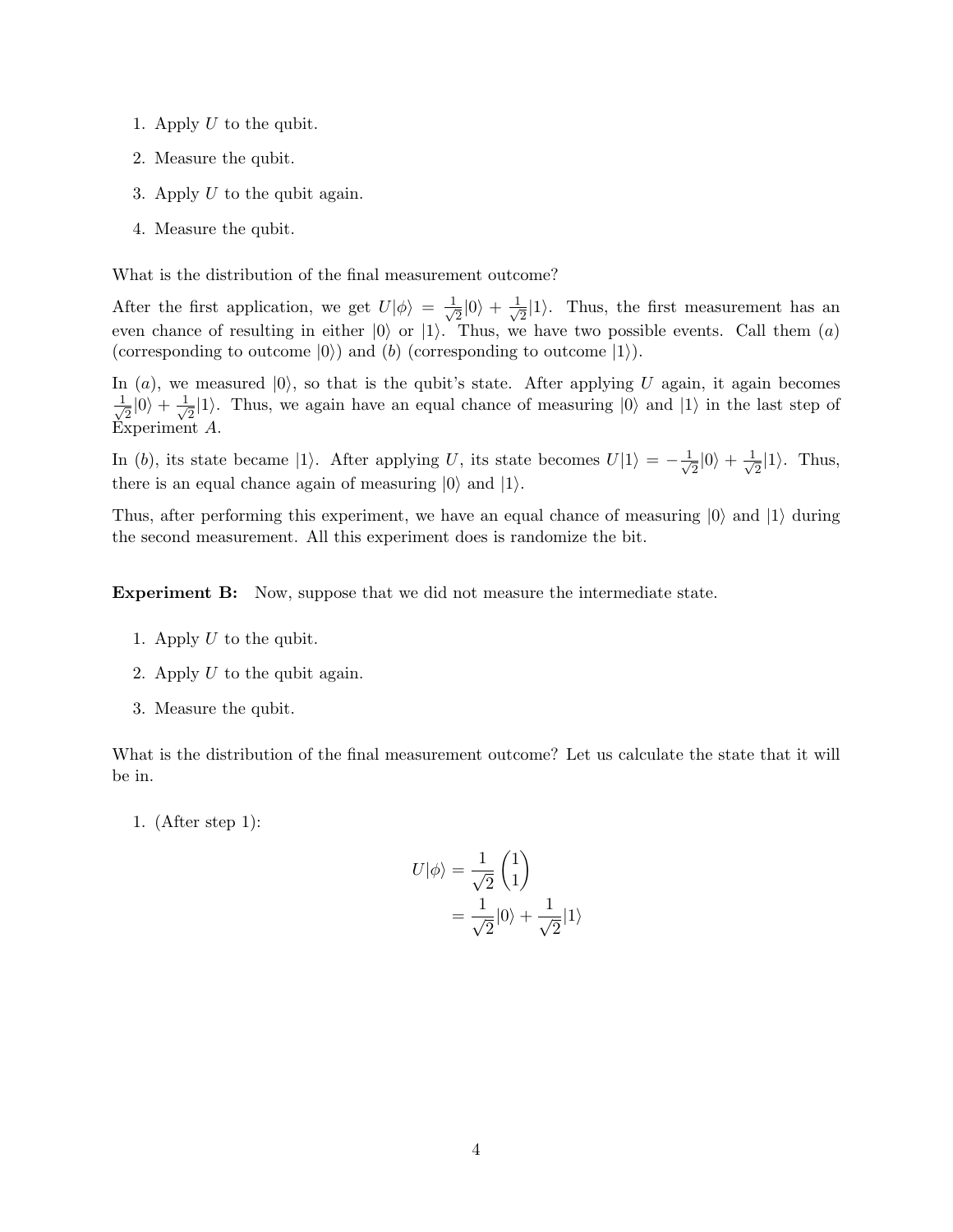# 2. (After step 2):

$$
U^2|\phi\rangle = U\left(\frac{1}{\sqrt{2}}|0\rangle + \frac{1}{\sqrt{2}}|1\rangle\right)
$$
  
=  $\frac{1}{\sqrt{2}}U|0\rangle + \frac{1}{\sqrt{2}}U|1\rangle$   
=  $\frac{1}{\sqrt{2}}\left(\frac{1}{\sqrt{2}}|0\rangle + \frac{1}{\sqrt{2}}|1\rangle\right) + \frac{1}{\sqrt{2}}\left(-\frac{1}{\sqrt{2}}|0\rangle + \frac{1}{\sqrt{2}}|1\rangle\right)$   
=  $\frac{1}{2}|0\rangle + \frac{1}{2}|1\rangle - \frac{1}{2}|0\rangle + \frac{1}{2}|1\rangle$   
=  $|1\rangle$ 

So after applying  $U$  two times, we deterministically get state 1. The final outcome is deterministic – very different from what happened in Experiment  $A!$ 

What happened to the  $|0\rangle$  state in Experiment B? Looking at the calculation above, it seemed to have *cancelled itself*. Here, we see an example of *interference*.

On the other hand, in Experiment A, this cancellation/interference didn't happen; this is because of the intermediate measurement step!

There are multiple takeaways from this. The first take away is: the sign of the amplitude matters! Without minus signs in the amplitudes, such interference could never happen.

The second takeaway is this: applying multiple unitary operations to a qubit gives rise to a "tree of paths" between states. Each path has an amplitude associated with it. But before you measure, you sum all the amplitudes among the leaves. The paths can constructively or destructively interfere with each other. This differs from classical probability, where probabilities can only add, and can't destructively interfere. Below is a diagram of the tree of paths in Experiment B.



But in Experiment A, our intermediate measurements destroy superpositions and prevent interference. Measurements make the qubits become classical. To see quantum effects, we need to delay measurements as long as possible. This is why it is hard to see quantum effects in everyday life. Measurement is constantly happening, which also makes a quantum computer hard to build.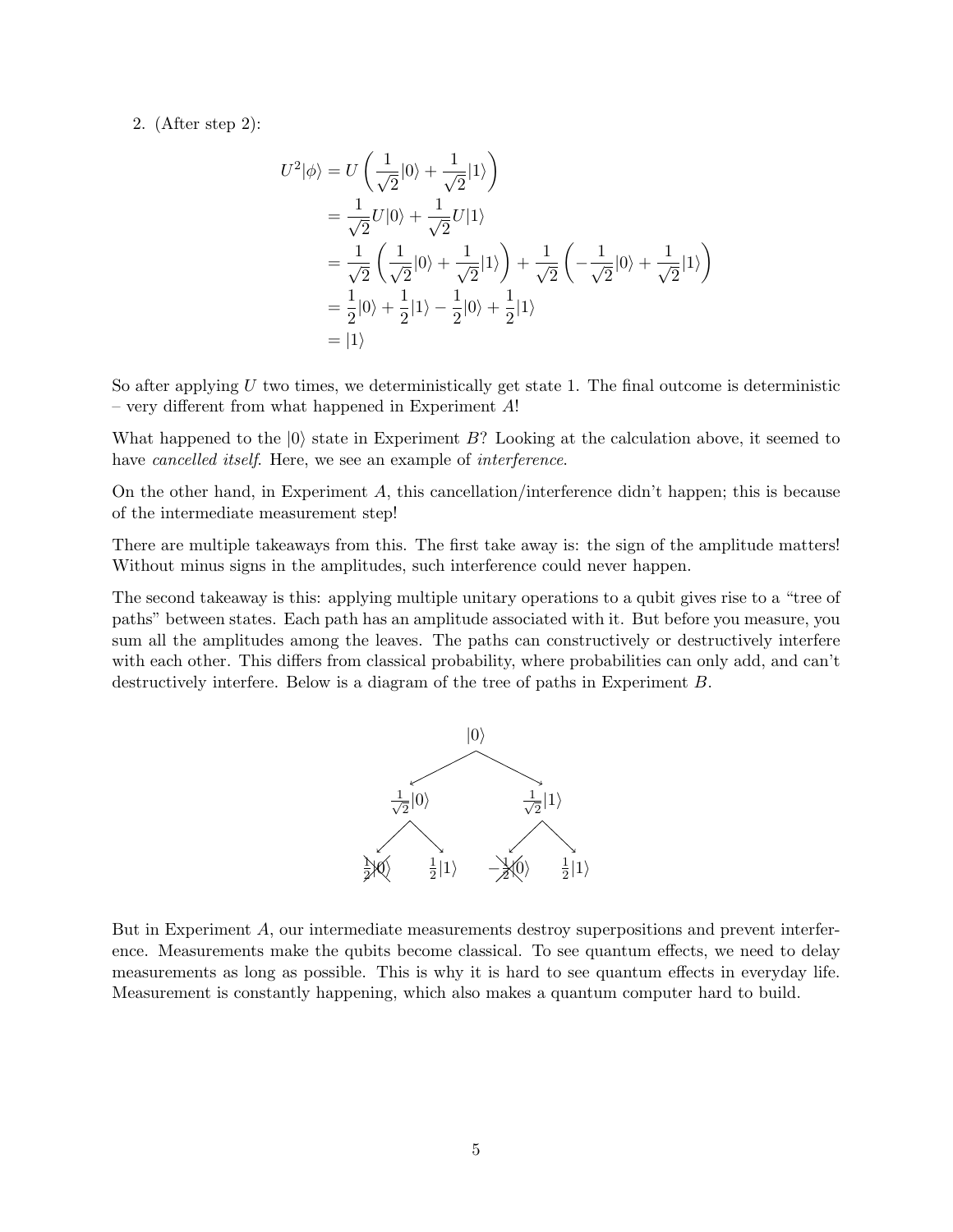

### 2.2 Composite Quantum Systems

We've discussed the rules of quantum mechanics for a single qubit, which are pretty interesting, but things really start cooking when we talk about multiple qubits.

The state of a qubit lives in the vector space  $\mathbb{C}^2$ . This is called the *Hilbert space* of a qubit. For our purposes, this is a complex vector space with an inner product.

The Hilbert space of two qubits is the *tensor product space*  $\mathbb{C}^2 \otimes \mathbb{C}^2$ .  $\mathbb{C}^2$  has an orthonormal basis  $\{|0\rangle, |1\rangle\}$ . The tensor product space  $\mathbb{C}^2 \otimes \mathbb{C}^2$  is 4-dimensional (in fact it is isomorphic to  $\mathbb{C}^4$ ), and has the following orthonormal basis:

$$
\left\{ |0\rangle \otimes |0\rangle = \begin{pmatrix} 1 \\ 0 \\ 0 \\ 0 \end{pmatrix}, |0\rangle \otimes |1\rangle = \begin{pmatrix} 0 \\ 1 \\ 0 \\ 0 \end{pmatrix}, |1\rangle \otimes |0\rangle = \begin{pmatrix} 0 \\ 0 \\ 1 \\ 0 \end{pmatrix}, |1\rangle \otimes |1\rangle = \begin{pmatrix} 0 \\ 0 \\ 0 \\ 1 \end{pmatrix} \right\}
$$

We will use the shorthand notation  $|ij\rangle = |i\rangle |j\rangle = |i\rangle \otimes |j\rangle$ .

If we have two qubits, one of which is in the state  $|\psi\rangle = \alpha|0\rangle + \beta|1\rangle \in \mathbb{C}^2$ , and the other is in the state  $|\phi\rangle = \gamma |0\rangle + \delta |1\rangle \in \mathbb{C}^2$ , then the joint state of the two qubits together is the tensor product state

$$
|\psi\rangle \otimes |\phi\rangle = (\alpha|0\rangle + \beta|1\rangle) \otimes (\gamma|0\rangle + \delta|1\rangle)
$$
  
=  $\alpha\gamma|0\rangle \otimes |0\rangle + \alpha\delta|0\rangle \otimes |1\rangle + \beta\gamma|1\rangle \otimes |0\rangle + \beta\delta|1\rangle \otimes |1\rangle$   
=  $\alpha\gamma|00\rangle + \alpha\delta|01\rangle + \beta\gamma|10\rangle + \beta\delta|11\rangle$   
=  $\begin{pmatrix} \alpha\gamma \\ \alpha\delta \\ \beta\gamma \\ \beta\delta \end{pmatrix}.$ 

The tensor product operation ⊗ is like a multiplication operation, so it and the addition operation + together obey the distributive and associative rules that we are familiar with.

In general, a two qubit state  $|\psi\rangle$  is a unit vector in  $\mathbb{C}^2 \otimes \mathbb{C}^2$ :

$$
|\psi\rangle = \sum_{i,j} \alpha_{i,j} |ij\rangle \text{ such that } \sum_{i,j} |\alpha_{i,j}|^2 = 1
$$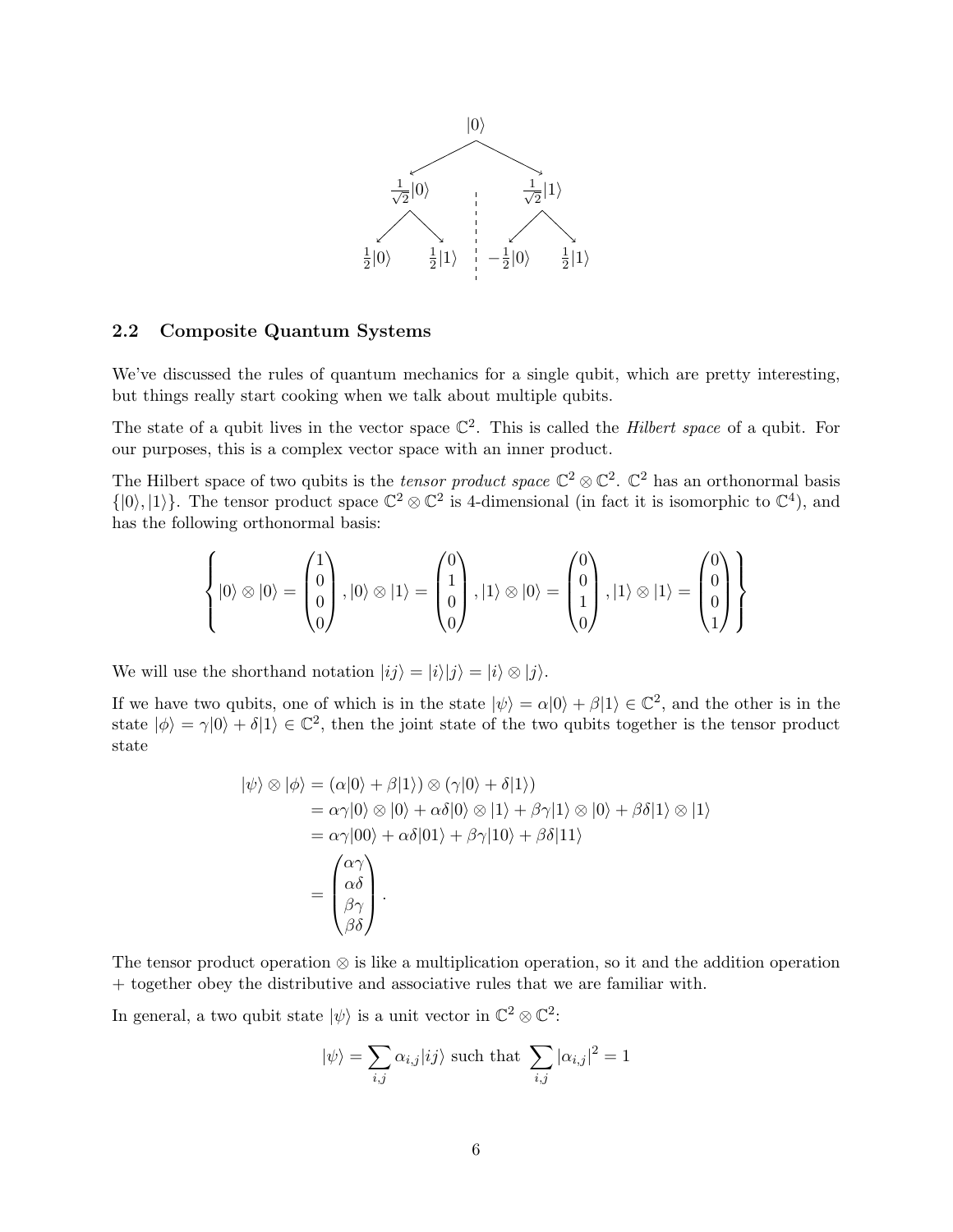In general, a two-qubit state  $|\psi\rangle$  cannot be written as a tensor product state, meaning that we cannot find a single-qubit states  $|\phi\rangle \in \mathbb{C}^2$  and  $|\theta\rangle \in \mathbb{C}^2$  such that  $|\psi\rangle = |\phi\rangle \otimes |\theta\rangle$ . States that cannot be written in this product form are called entangled. Otherwise, they are unentangled.

A notable such state is the state  $\frac{1}{4}$  $\frac{1}{2}|00\rangle + \frac{1}{\sqrt{2}}$  $\frac{1}{2}$ [11} – this is called the *EPR pair*, or *Bell pair*, or maximally entangled state. This cannot be expressed as the tensor product of two single qubit states.

The inner products in  $\mathbb{C}^2 \otimes \mathbb{C}^2$  works as follows: let  $|a\rangle, |b\rangle, |c\rangle, |d\rangle \in \mathbb{C}^2$ , then

$$
(\langle a| \otimes \langle b|)(|c\rangle \otimes |d\rangle) = \langle a|c\rangle \cdot \langle b|d\rangle.
$$

Measurements. Measuring a two-qubit state gives you a classical outcome, as expected. Suppose that  $|\psi\rangle = \sum_{i,j \in \{0,1\}} \alpha_{i,j} |ij\rangle$  is our two-qubit state. Then when we measure  $|\psi\rangle$ , we could obtain outcome  $|00\rangle$ ,  $|01\rangle$ ,  $|10\rangle$  or  $|11\rangle$ . And the probability is again proportional to the square magnitude of the quantum amplitude associated with the outcome:

$$
\Pr\left(\left|\psi\right\rangle \rightarrow \left|ij\right\rangle\right) = \left|\left\langle \psi|ij\right\rangle\right|^2 = \left|\alpha_{i,j}\right|^2
$$

Again, once you measure and obtain outcome  $(i, j)$ , then the qubits have collapsed to the state  $|i, j\rangle$  (i.e. the first qubit is in state  $|i\rangle$ , the second qubit is in the state  $|j\rangle$ ).

But what happens if you only want to measure the first qubit, and leave the second qubit alone? This is called a *partial measurement*. We will get outcome  $i \in \{0, 1\}$  with probability

$$
p_i = \sum_{j \in \{0,1\}} |\alpha_{i,j}|^2
$$

Then, after we measure this state, we get the *post-measurement state* 

$$
|\phi_i\rangle = |i\rangle \otimes \frac{1}{\sqrt{p_i}} \sum_j \alpha_{i,j} |j\rangle.
$$

In other words, the first qubit has collapsed to the state  $|i\rangle$ , and the second qubit has collapsed to the state

$$
\frac{1}{\sqrt{p_i}}\sum_j \alpha_{i,j}|j\rangle.
$$

The normalization factor  $\frac{1}{\sqrt{2}}$  $\frac{1}{p_i}$  is important, because we need normalized unit vectors at the end.

As an exercise to the reader, prove that doing a partial measurement on the first qubit and then doing a partial measurement on the second yields the same distribution of outcomes as one full measurement.

Unitary evolution. Isolated evolution of two qubits still undergoes evolution via unitary operations on  $\mathbb{C}^2 \otimes \mathbb{C}^2$ . These can be represented by  $4 \times 4$  matrices satisfying the same definition(s) of unitarity we had above (preserve norm, inverse is conjugate transpose, preserve inner products).

Let's say we wanted to apply a single-qubit unitary  $U \in \mathbb{C}^{2 \times 2}$  to one qubit, and a single-qubit unitary  $V \in \mathbb{C}^{2 \times 2}$  to another qubit. The overall unitary describing what is happening to both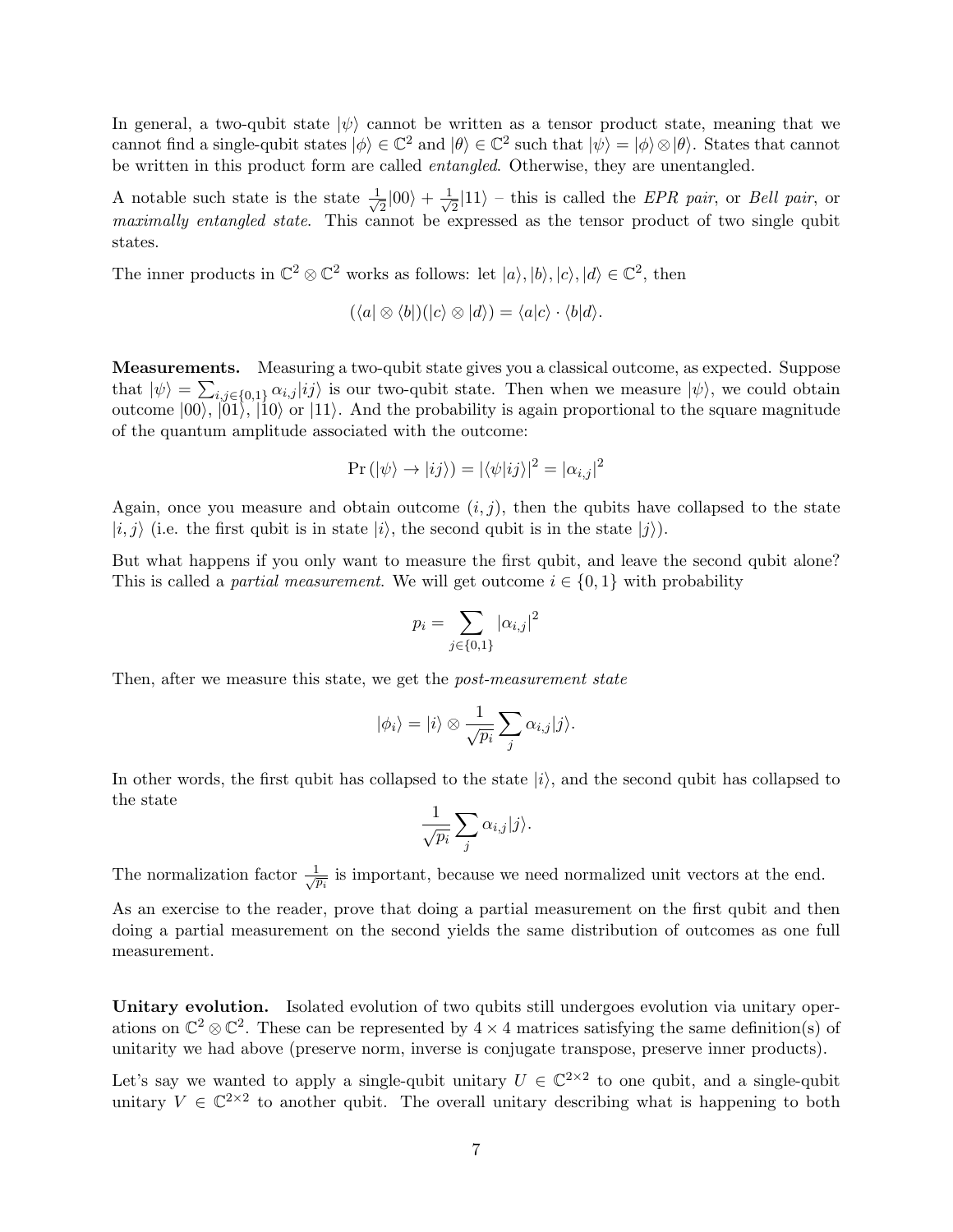qubit is given by the tensor product  $U \otimes V$ , which is defined as:

$$
U = \begin{pmatrix} u_{1,1} & u_{1,2} \\ u_{2,1} & u_{2,2} \end{pmatrix}
$$

$$
V = \begin{pmatrix} v_{1,1} & v_{1,2} \\ v_{2,1} & v_{2,2} \end{pmatrix}
$$

$$
U \otimes V = \begin{pmatrix} u_{1,1}V & u_{1,2}V \\ u_{2,1}V & u_{2,2}V \end{pmatrix}
$$

.

Applying  $U \otimes V$  to a general two-qubit state  $|\psi\rangle = \sum \alpha_{i,j} |i,j\rangle$  behaves as follows:

$$
(U \otimes V)|\psi\rangle = (U \otimes V) \sum \alpha_{i,j} |i,j\rangle = \sum \alpha_{i,j} U|i\rangle \otimes V|j\rangle.
$$

But once again, most two-qubit unitaries cannot be expressed as a tensor product of two singlequbit unitary operators. Most two-qubit unitaries are entangling; meaning given a tensor product state  $|\psi\rangle \otimes |\phi\rangle$  the output will often be an entangled state.

How do we describe doing *nothing* to a qubit? Let's say we want to apply some unitary  $U$  to the first qubit, and leave the second qubit alone. This corresponds to applying the *identity* unitary  $I = \begin{pmatrix} 1 & 0 \\ 0 & 1 \end{pmatrix}$ . The overall unitary is  $U \otimes I$ .

### 2.2.1 No-Cloning Theorem

Classical bits are easily copied. But quantum information is different. This is known as the No-Cloning Theorem. Informally, it states that "there is no quantum Xerox machine".

Formally, this Theorem states that there is no unitary  $U$  acting on two qubits such that for any one-qubit state  $|\phi\rangle$ ,

$$
U(|\phi\rangle \otimes |0\rangle) = |\phi\rangle \otimes |\phi\rangle
$$

Here's an intuition, any quantum Xerox machine must also act as a classical Xerox machine. However, a classical Xerox machine will fail to copy certain entangled states.

In more detail: Let U be a two-qubit classical copying unitary that acts as follows: for  $x \in \{0,1\}$ 

$$
U(|x\rangle \otimes |0\rangle) = |x\rangle \otimes |x\rangle
$$
  
\n
$$
U(|x\rangle \otimes |1\rangle) = |x\rangle \otimes |x \oplus 1\rangle
$$
  
\n
$$
U = \begin{pmatrix} 1 & 0 & 0 & 0 \\ 0 & 1 & 0 & 0 \\ 0 & 0 & 0 & 1 \\ 0 & 0 & 1 & 0 \end{pmatrix}
$$

This unitary has a special name: It is the CNOT unitary.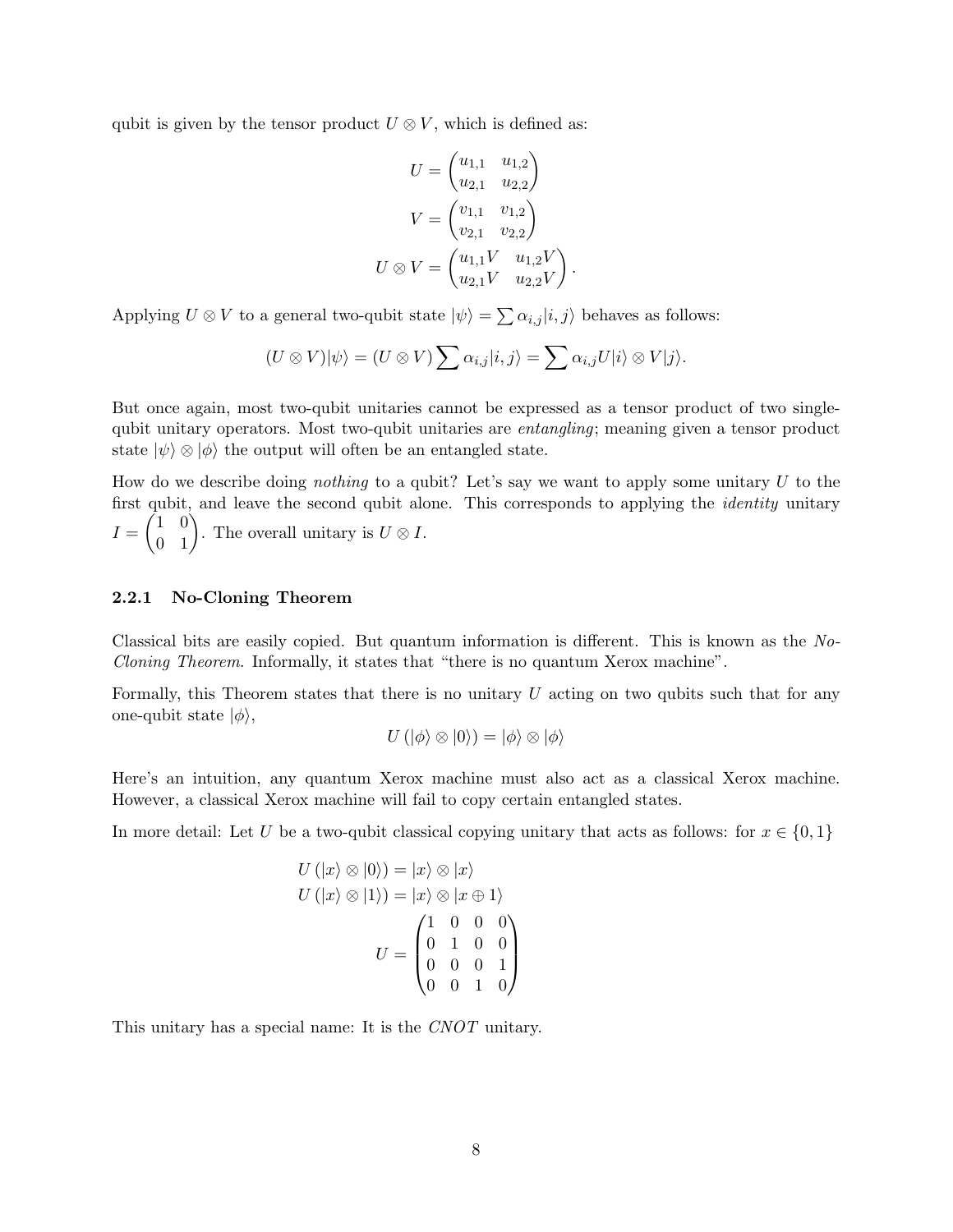Let's try to copy the following  $|\phi\rangle = \frac{1}{\sqrt{2}}$  $\frac{1}{2}$  (|0\nmatheral + |1\nmatheral + |1\matheral + |1\matheral + |1\matheral + |1\matheral + |1\matheral + |1\matheral + |1\matheral + |1\matheral + |1\matheral + |1\matheral + |1\matheral + |1\matheral + |1\matheral

$$
U(|\phi\rangle \otimes |0\rangle) = U\left(\frac{1}{\sqrt{2}}(|0\rangle + |1\rangle) \otimes |0\rangle\right)
$$
  
= 
$$
\frac{1}{\sqrt{2}} (U(|0\rangle \otimes |0\rangle) + U(|1\rangle \otimes |0\rangle))
$$
  
= 
$$
\frac{1}{\sqrt{2}} (|00\rangle + |11\rangle)
$$
  

$$
\neq |\phi\rangle \otimes |\phi\rangle
$$

The desired copying unitary doesn't actually work.

Note that the above only proves that the CNOT unitary doesn't copy the data. A more general proof showing that such a unitary cannot exist is left as an exercise to the reader.

### 2.2.2 Exponentiality of many qubits

Let's go beyond two qubits. Consider two Hilbert spaces  $\mathbb{C}^r$  and  $\mathbb{C}^s$ , with orthonormal bases  $\{|\psi_1\rangle, \ldots, |\psi_r\rangle\}$  and  $\{|\phi_1\rangle, \ldots, |\phi_s\rangle\}$ . These have dimension r and s, respectively.

The tensor product Hilbert space  $\mathbb{C}^r \otimes \mathbb{C}^s$  has dimension rs. This has orthonormal basis

$$
\{|\psi_i\rangle \otimes |\phi_j\rangle\}_{1 \leq i \leq r, 1 \leq j \leq s}
$$

The inner product is again defined by taking independent components. If  $\psi_1, \psi_2 \in \mathbb{C}^r$  and  $\phi_1, \phi_2 \in$  $\mathbb{C}^s$ , then

$$
(\langle \psi_1 | \otimes \langle \phi_1 | \rangle (|\psi_2 \rangle \otimes |\phi_2 \rangle) = \langle \psi_1 | \psi_2 \rangle \cdot \langle \phi_1 | \phi_2 \rangle
$$

Parital measurements. In general, partial measurements in tensor product spaces work like this. Let's say we have a quantum state  $|\psi\rangle = \sum \alpha_{ij} |i\rangle |j\rangle \in \mathbb{C}^r \otimes \mathbb{C}^s$ , where the index i runs over  $\{1, \ldots, r\}$  and the index j runs over  $\{1, \ldots, s\}$ . Then we can always write

$$
|\psi\rangle = \sum_{i=1}^r c_i |i\rangle \otimes |\varphi_i\rangle
$$

where

$$
|\varphi_i\rangle = \frac{1}{c_i} \sum_j \alpha_{ij} |j\rangle
$$

with  $c_i$  being defined as

$$
c_i = \left\| \sum_j \alpha_{ij} |j\rangle \right\| = \sqrt{\sum_j |\alpha_{ij}|^2}
$$

i.e., the Euclidean norm of  $\sum_j \alpha_{ij} |j\rangle$ . Note that  $c_i$  is a nonnegative number, and the collection of quantum states  $\{|\varphi_i\rangle\}$  are normalized unit vectors in  $\mathbb{C}^s$ , but are not necessarily orthogonal.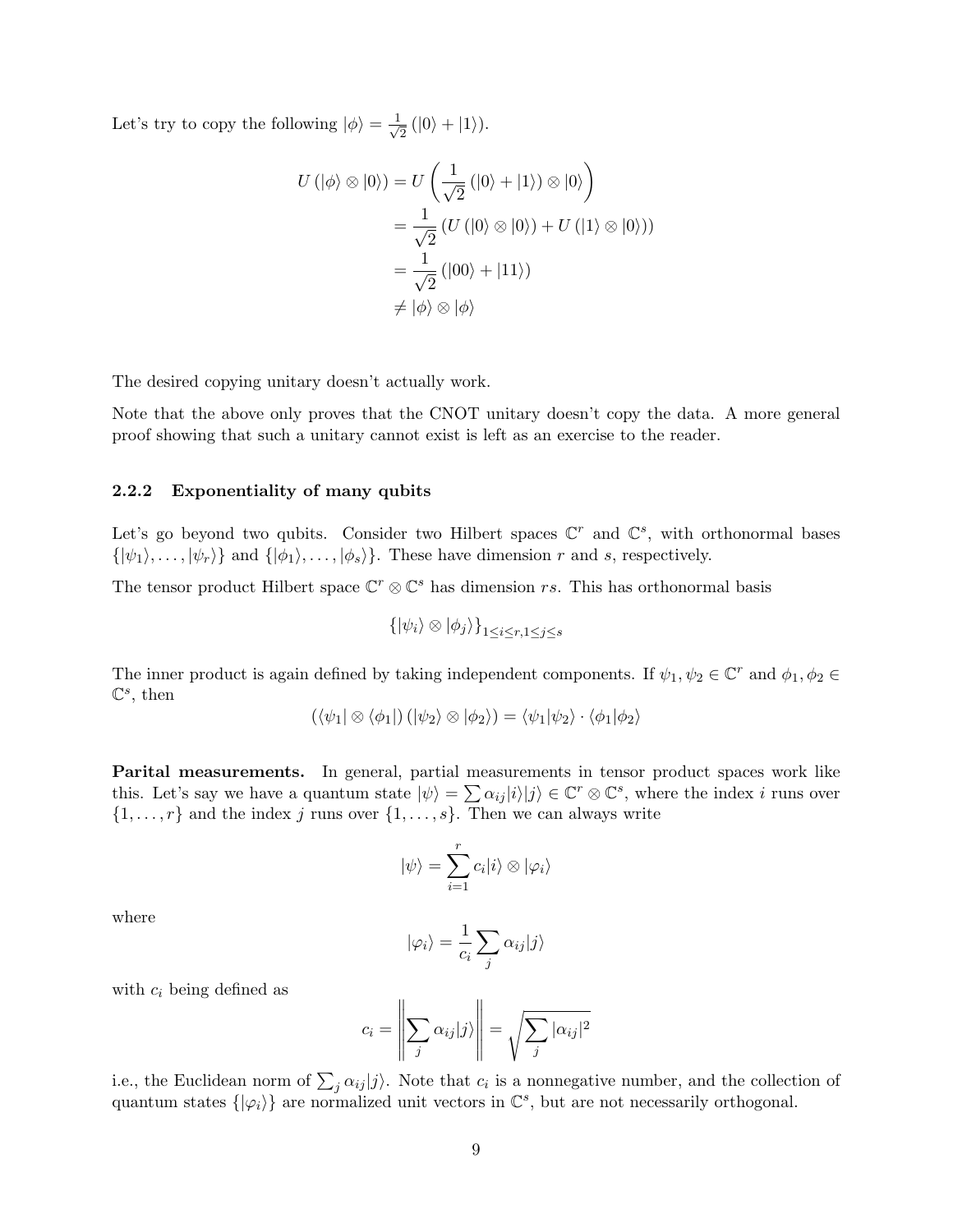If we do a partial measurement on the  $\mathbb{C}^r$  space, then we obtain outcome  $|i\rangle$  with probability  $|c_i|^2$ , and the post-measurement state is

$$
|i\rangle\otimes|\varphi_i\rangle.
$$

Reminder. Note that when multiplying tensor products of vectors, you match up the tensor factors (the "slots"). But you do not do this when adding.

$$
(|a\rangle \otimes |b\rangle) + (|c\rangle \otimes |d\rangle) \neq (|a\rangle + |c\rangle) \otimes (|b\rangle + |d\rangle)
$$

**QM Postulate #3:** If the states of quantum systems A and B are  $|\psi\rangle \in \mathbb{C}^r$  and  $|\phi\rangle \in \mathbb{C}^s$ respectively, then the joint state of AB is  $|\psi\rangle \otimes |\phi\rangle \in \mathbb{C}^r \otimes \mathbb{C}^s$ .

This means that the joint state of N qubits is represented as a vector in  $(\mathbb{C}^2)^{\otimes N}$ , which is isomorphic to the space  $\mathbb{C}^{2^N}$ . Such a vector would be written in the form

$$
|\psi\rangle = \sum_{x \in \{0,1\}^N} \alpha_x |x\rangle
$$

Each additional qubit doubles the dimensionality of the Hilbert spaces. Thus, applying a unitary  $U$  to an N-qubit state appears to be doing exponentially many computations in parallel, since we appear to be applying a  $2^N \times 2^N$  matrix to a vector of length  $2^N$ .

Nature is thus doing an incredible amount of work for us. However, this extravagance is hidden behind the veil of measurement. We can only access this exponential information in a limited way.

We thus have a tradeoff between exponentiality and fragility of quantum data. Even as we can express more information in a quantum state, this information is hard to access without damaging the state.

#### 2.2.3 Holevo's Theorem

This tradeoff between exponentiality and fragility is sharply illustrated with this following important result in quantum information theory. Naively, you might expect  $n$  qubits of quantum information to be able to store  $2<sup>n</sup>$  bits of classical information. However, because of the fragility of quantum states, one cannot reliably extract this exponential information.

This is known as Holevo's Theorem, postulated by Alexander Holevo [2]. Informally, it says that you cannot reliably store  $n$  bits of classical information in less than  $n$  qubits.

Formally, let  $m \leq n$ . Alice gets a uniformly random string  $X \in \{0,1\}^n$ , and sends an m qubit state  $|\phi_X\rangle$  to Bob, who applies a measurement to obtain a string  $Y \in \{0,1\}^n$ . For any enconding/decoding strategy of Alice and Bob,

$$
I(X:Y) \le m
$$

Here,  $I(X:Y)$  denotes the *mutual information* between two random variables. Roughly, it measures the number of bits of correlation between X and Y. So if  $m \ll n$ , then it says that Bob's measurement outcome Y contains much fewer than  $n$  bits of information about  $X$ , meaning that Bob won't be able to figure out what  $X$  is.